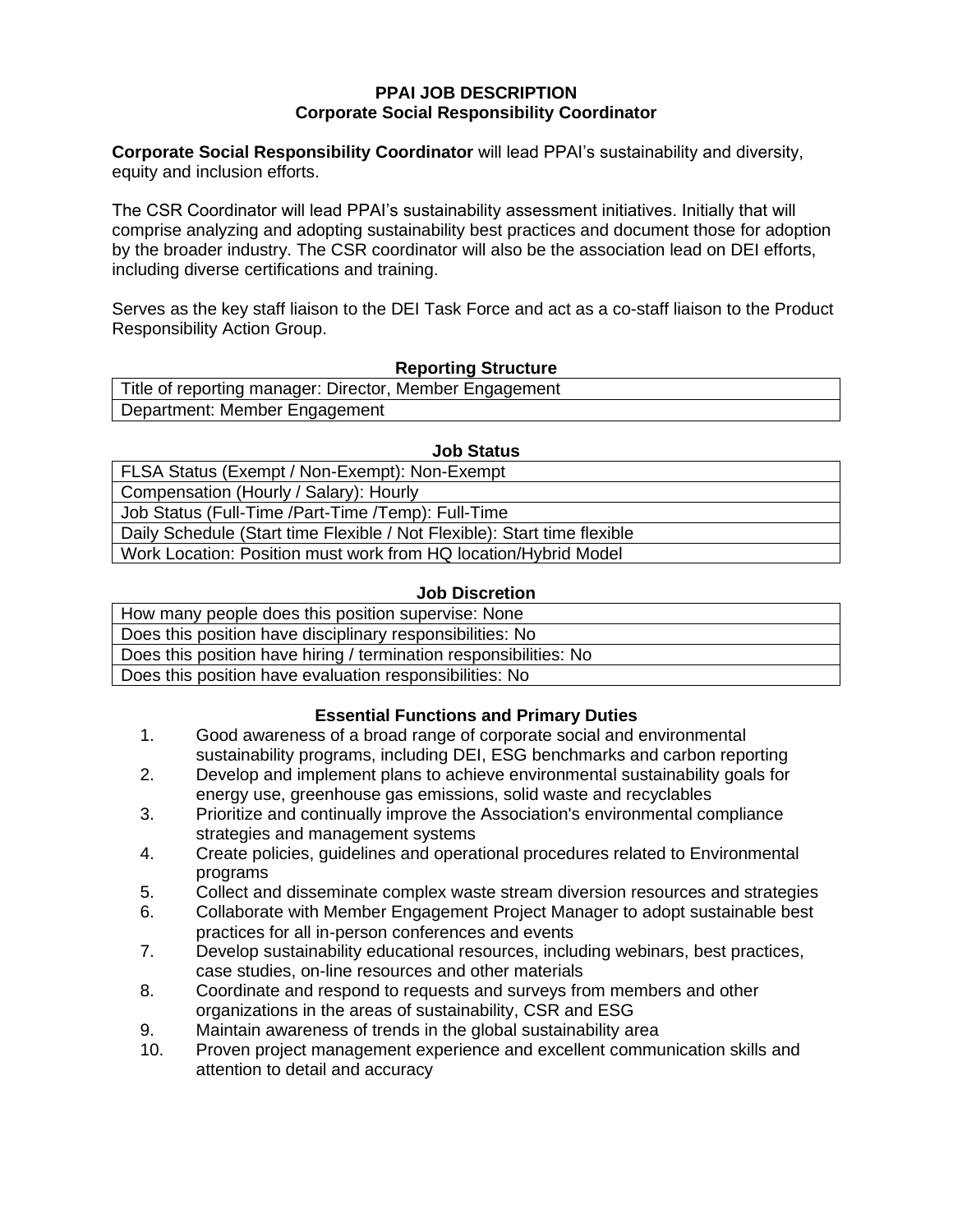- 1. Clearing house of information respond to member and staff inquiries regarding DEI and sustainability.
- 2. Ability to build relationships and collaborate across the organization.
- 3. Other duties as assigned.

# **Association Wide Responsibilities & Values**

- 1. Provide honest and ongoing communication as needed to support success throughout the organization
- 2. Meet established deadlines for all projects, reports and communications for all audiences both internally and externally.
- 3. Provide high-quality products, reports, communications and projects for all audiences internally and externally.
- 4. Be fair, consistent, responsive and supportive of leaders, staff, board members, members and vendors
- 5. Help PPAI to continually seek improvement. Be prepared to personally manage changes taking place within PPAI and the industry.
- 6. Be empowered, accountable and responsible for your career success, actions, influence and impact upon the organization as a whole.
- 7. Foster cultural values, mission and overall organizational guidelines of PPAI.

### **Education Requirements**

| <b>School/Certification Authority</b> | Degree/<br><b>Certification</b> | <b>Major/Minor</b>                    |
|---------------------------------------|---------------------------------|---------------------------------------|
| College/University (required)         | <b>Bachelor</b><br>4-yr degree  | Sustainability, environmental science |

| <b>Type of Work</b>           | <b>Years of</b><br>experience | <b>Depth of Experience</b>                                                                          |
|-------------------------------|-------------------------------|-----------------------------------------------------------------------------------------------------|
| <b>Association Management</b> |                               | Understand and develop programs to<br>influence membership in the nonprofit<br>association          |
| Communications                |                               | <b>Translate technical</b><br>documentation/legal documents into<br>clearly understandable language |
| Sustainability                | 2                             | Familiarity and experience working<br>with lobbyists and government<br>officials                    |

## **Experience Requirements**

# **Knowledge, Skills and Abilities**

| <b>KSA's</b>                                 | <b>Years of</b><br>experience | Depth of KSA's                                                                                                                                     |
|----------------------------------------------|-------------------------------|----------------------------------------------------------------------------------------------------------------------------------------------------|
| Strong writing and communication<br>skills   | 2                             | Public speaking; creation of scripts,<br>presentation; written communication/<br>situation analysis/ calls to action;<br>articles for publication. |
| Interpersonal and customer service<br>skills | 2                             |                                                                                                                                                    |